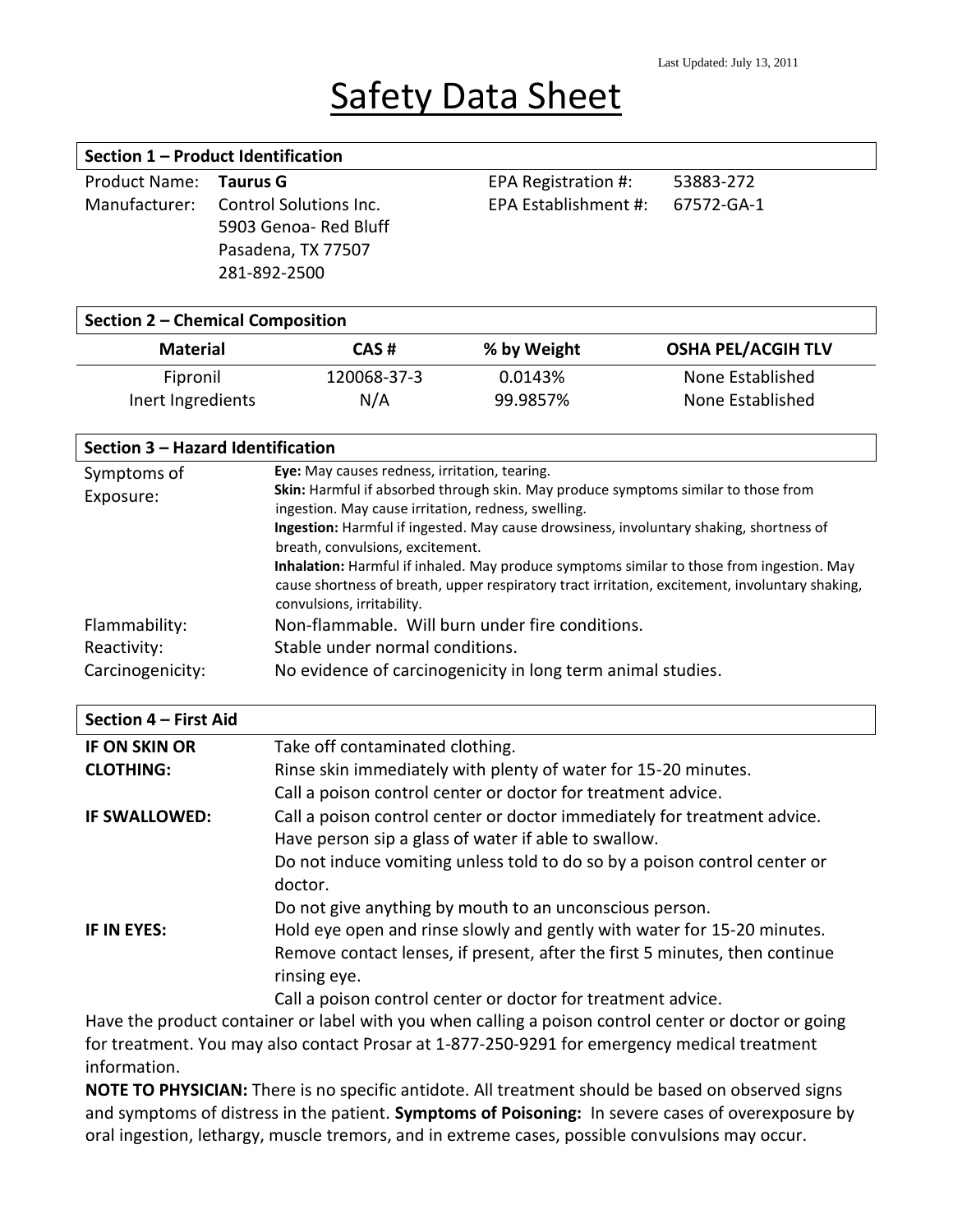| Section 5 - Fire and Explosion Hazards |                                                                               |                                                                       |     |
|----------------------------------------|-------------------------------------------------------------------------------|-----------------------------------------------------------------------|-----|
| Flash Point:                           | Will not flash.                                                               | <b>Upper Flammability Limit:</b>                                      | N/A |
| <b>Extinguishing Media:</b>            | Foam, dry chemical,                                                           | Lower Flammability Limit:                                             | N/A |
|                                        | $CO2$ , water fog                                                             |                                                                       |     |
| <b>Special Procedures:</b>             |                                                                               | Use SCBA with full-face piece and protective clothing.                |     |
| <b>Unusual Fire Hazards:</b>           | Possible toxic smoke, vapors, fallout and runoff water can result from fires. |                                                                       |     |
| Reactivity/Stability:                  | polymerization will not occur.                                                | Toxic and irritating gasses may form when burned or heated. Hazardous |     |

# **Section 6 – Spill/Release Procedures**

| Absorbent:           | No absorbent needed. Pesticide wastes are acutely hazardous. Improper<br>disposal of excess pesticide is a violation of Federal law. Contamination with<br>this product will render water, food or feed unfit for human consumption.<br>Wastes resulting from the use of this product may be disposed of on site or<br>at an approved waste disposal facility. Sweep up spilled granules, transfer to<br>a marked container, and dispose of wastes on site or at a waste disposal<br>facility. |
|----------------------|------------------------------------------------------------------------------------------------------------------------------------------------------------------------------------------------------------------------------------------------------------------------------------------------------------------------------------------------------------------------------------------------------------------------------------------------------------------------------------------------|
| Containment:         | Do not discharge into municipal wastewater or public storm drains.<br>Eliminate runoff as much as possible.                                                                                                                                                                                                                                                                                                                                                                                    |
| Waste Disposal:      | Dispose of contaminated material in municipal land fill or through licensed<br>TSDF. Not a hazardous waste under RCRA, 40 CFR 261.                                                                                                                                                                                                                                                                                                                                                             |
| Reporting:           | Report all major spills and uncontrolled releases to proper local, state, and<br>federal agencies.                                                                                                                                                                                                                                                                                                                                                                                             |
| Emergency Contact #: | Chemtrec: 1-800-424-9300                                                                                                                                                                                                                                                                                                                                                                                                                                                                       |

## **Section 7 – Storage and Handling Instructions**

| <b>Storage Conditions:</b> | Do not store near foodstuffs or feed. Store in a cool, dry, well-ventilated<br>area away from flammable materials and sources of heat. Keep away from<br>oxidizing agents and alkaline material. |
|----------------------------|--------------------------------------------------------------------------------------------------------------------------------------------------------------------------------------------------|
| <b>Special Handling</b>    | Avoid direct or prolonged contact with skin and eyes. Avoid breathing dusts.                                                                                                                     |
| Considerations:            | Do not contaminate water, food, or feed by storage or disposal.                                                                                                                                  |

# **Section 8 – Protective Equipment/Engineering Controls**

| Eye Protection:                | Protective eyewear (e.g., goggles or full-face shield).        |
|--------------------------------|----------------------------------------------------------------|
| <b>Respiratory Protection:</b> | When required, use OSHA approved air purifying respirator with |
|                                | combination OVAG and P100 cartridge.                           |
| Dermal Protection:             | Gloves, long sleeves, pants and shoes.                         |
| <b>Engineering Controls:</b>   | Use only in adequately ventilated areas.                       |

## **Section 9 – Physical Data**

| Odor:                  | Slight musty odor                 | Melting Point:           | N/A              |
|------------------------|-----------------------------------|--------------------------|------------------|
| <b>Physical State:</b> | Solid                             | Flash Point:             | Will not flash   |
| Color:                 | Grey - tan                        | <b>Specific Gravity:</b> | See bulk density |
| <b>Bulk Density:</b>   | $42 - 48$ lbs per ft <sup>3</sup> | pH:                      | $6.5 - 7.5$      |
| Vapor Pressure:        | N/A                               | Water Solubility:        | N/A              |
| Viscosity:             | N/A                               | Refractive Index:        | N/A              |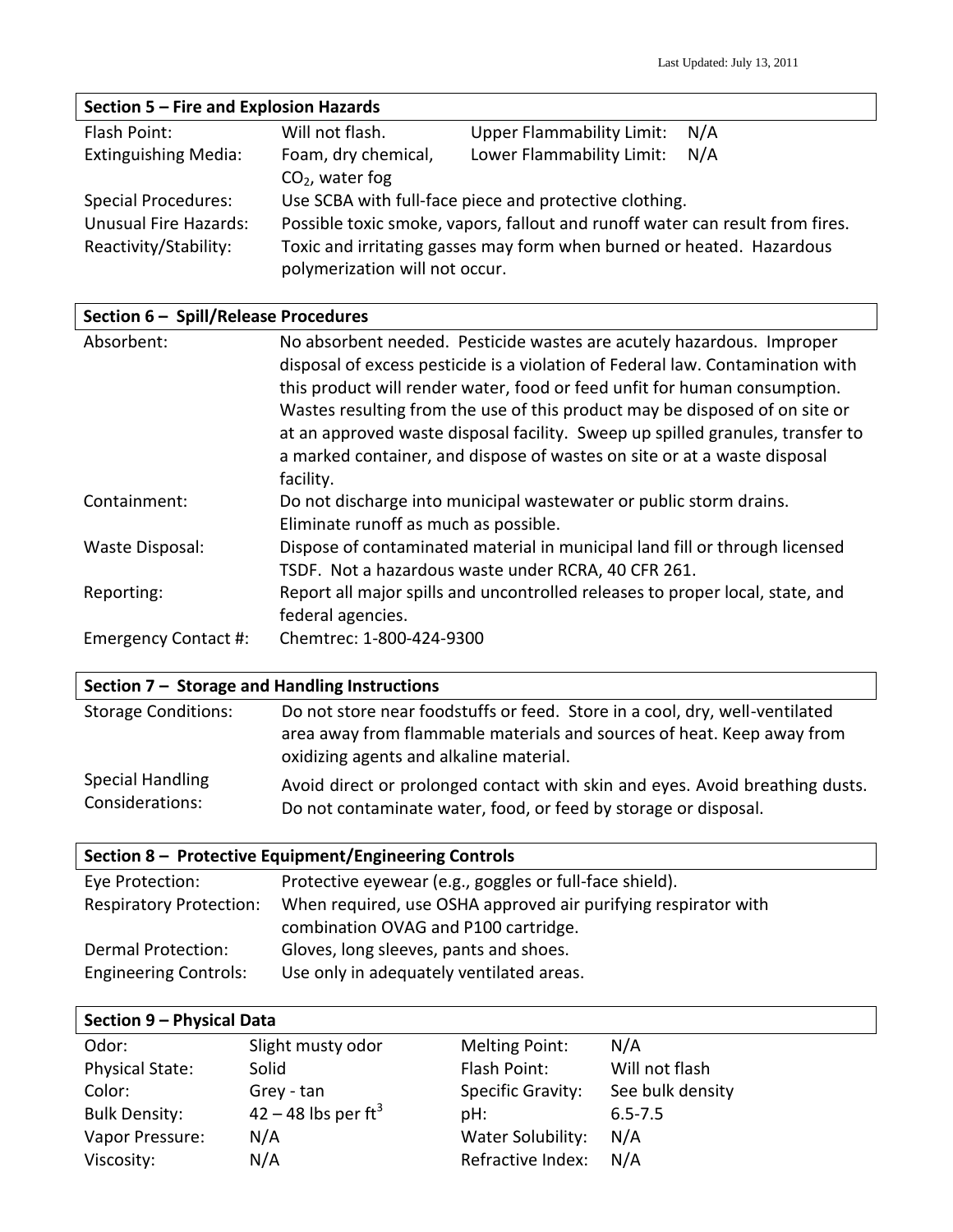| Section 10 - Toxicity         |                                                                                                                               |                    |                                           |
|-------------------------------|-------------------------------------------------------------------------------------------------------------------------------|--------------------|-------------------------------------------|
| <b>EPA Toxicity Category:</b> | "Caution" label required                                                                                                      | Oral $LD_{50}$ :   | $>5000$ mg/kg                             |
| Skin Contact:                 | Slightly irritating. Causes<br>parasthesia.                                                                                   | Dermal $LD_{50}$ : | $>2000$ mg/kg                             |
| Eye Contact:                  | Slightly irritating.                                                                                                          |                    | Inhalation $LC_{50}$ : 5.16 mg/l (4 hour) |
| HMIS/NFPA Classification:     | Fire - $1$                                                                                                                    | Health - 1         |                                           |
|                               | Reactivity - 0                                                                                                                | Special - none     |                                           |
| <b>Other Comments:</b>        | Avoid cross contamination. Always wash hands thoroughly after<br>handling pesticides and before eating, drinking, or smoking. |                    |                                           |

| Section 11 - Ecological Data |                                                                              |  |
|------------------------------|------------------------------------------------------------------------------|--|
| Aquatic:                     | 96-hour LC <sub>50</sub> 0.246 mg/L for rainbow trout                        |  |
|                              | 96-hour LC <sub>50</sub> 0.083 mg/L for bluegill sunfish                     |  |
| Avian:                       | Bobwhite quail and pheasants oral LD50: 11.3 mg/kg and 31.0 mg/kg,           |  |
|                              | respectively.                                                                |  |
| Summary:                     | This pesticide is toxic to birds, fish, aquatic and estuarine (tidewater     |  |
|                              | dwelling) invertebrates. Do not apply directly to water or to areas where    |  |
|                              | surface water is present or to intertidal areas below the mean high water    |  |
|                              | mark. Runoff from treated areas may be hazardous to aquatic organisms in     |  |
|                              | neighboring areas. Cover, incorporate or clean up granules that are spilled. |  |
|                              | Do not contaminate water when disposing of equipment wash water or           |  |
|                              | rinsate.                                                                     |  |
|                              |                                                                              |  |

| Section $12 -$ Transportation |                                                                       |  |
|-------------------------------|-----------------------------------------------------------------------|--|
| DOT:                          | Not regulated.                                                        |  |
| IATA:                         | UN 3077, Environmentally hazardous substance, solid, N.O.S. (0.0143%) |  |
|                               | fipronil), Class 9, PG III, marine pollutant                          |  |
| IMDG:                         | UN 3077, Environmentally hazardous substance, solid, N.O.S. (0.0143%) |  |
|                               | fipronil), Class 9, PG III, marine pollutant                          |  |

| Section $13 -$ Regulatory |                                                                 |
|---------------------------|-----------------------------------------------------------------|
| Section 302/TPQ:          | Not applicable.                                                 |
| (emergency planning)      |                                                                 |
| Section 304/EHS RQ:       | Not applicable.                                                 |
| (release notification)    |                                                                 |
| <b>CERCLA RQ:</b>         | Not regulated by CERCLA.                                        |
| (release notification)    |                                                                 |
| Section 311/Tier II:      | Acute health hazard (immediate).                                |
| (MSDS submission)         |                                                                 |
| Section 313/TRI           | Not applicable.                                                 |
| Chemicals:                |                                                                 |
| RCRA Haz-Waste            | Whole material is not a hazardous waste under RCRA, 40 CFR 261. |
| Code(s):                  |                                                                 |
| CAA TQ:                   | Not applicable.                                                 |
| (air emissions)           |                                                                 |